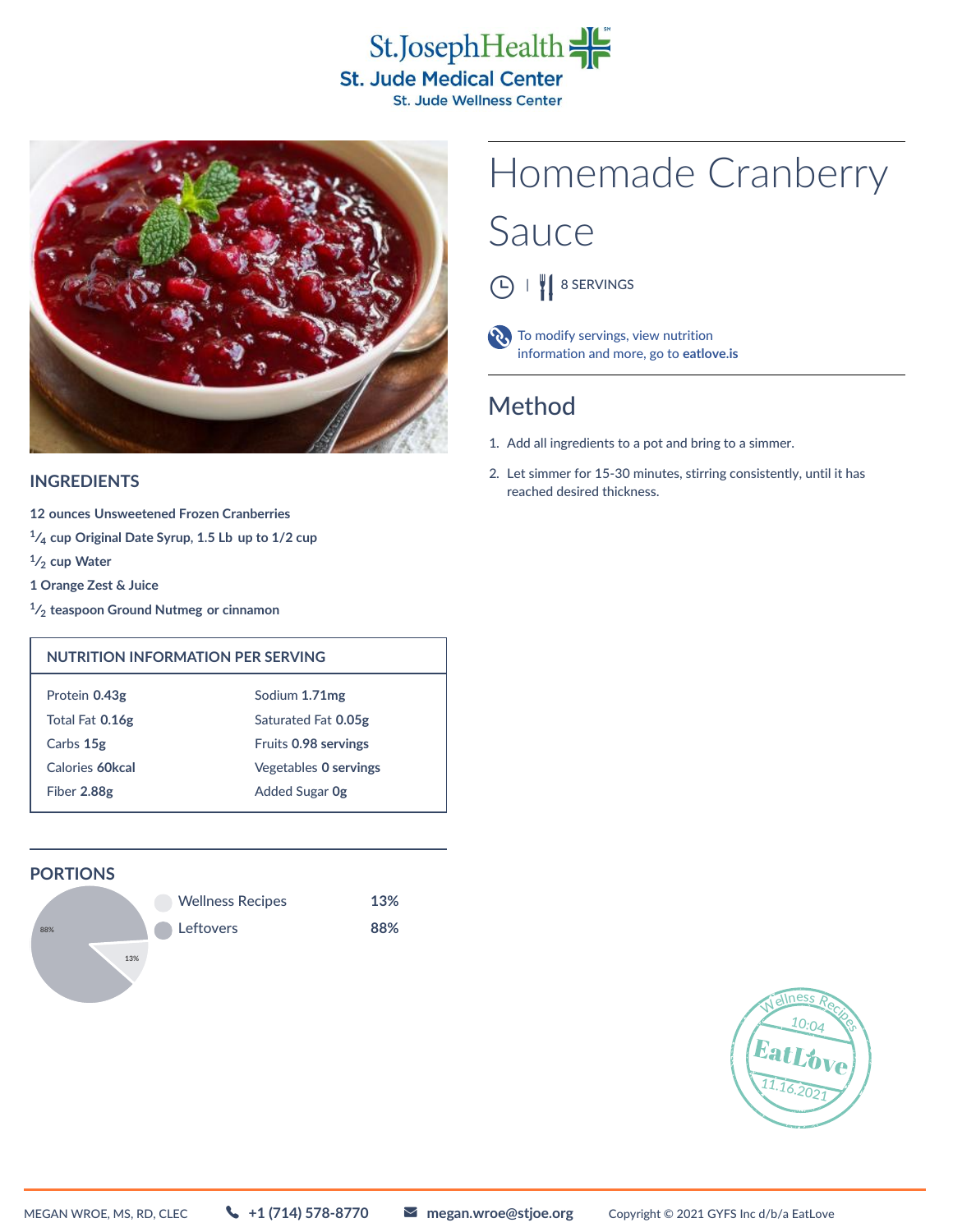



#### **INGREDIENTS**

| $\frac{1}{2}$ onion sliced                 | 1 tablespoon sliced almonds |
|--------------------------------------------|-----------------------------|
| $1\frac{1}{2}$ cups green beans            | toasted                     |
| $\frac{1}{2}$ cup garbanzo beans drained & | 1 dash salt                 |
| rinsed                                     | 1 teaspoon Sesame Oil       |
|                                            | 1 tablespoon Coconut Aminos |

#### **NUTRITION INFORMATION PER SERVING**

| Protein 11g      | Sodium 704mg             |
|------------------|--------------------------|
| Total Fat 10g    | Saturated Fat 1.14g      |
| Carbs 39g        | <b>Fruits 0 servings</b> |
| Calories 274kcal | Vegetables 2 servings    |
| Fiber 11g        | <b>Added Sugar Og</b>    |

### **PORTIONS**

Wellness Recipes **100%**

**100%**

# with Green Beans 2.0 Caramelized Onions

BY RANELLE KIRCHNER, CHEF RDN





 To modify servings, view nutrition information and more, go to **[eatlove.is](https://eatlove.is)**

## Method

- 1. Caramelize onions by heating a large saute pan with oil on mediumhigh heat. Add half the sliced onions into the pan and cook until translucent, 1-2 minutes.
- 2. Add the other half of the onions and mix thoroughly, cooking another 2 minutes.
- 3. Reduce heat to medium low and stir every few minutes. If the onions start to stick too much and brown around the edges, reduce your heat. Continue to stir for 30-40 minutes, depending on how soft you prefer your onions to be. If the pot starts to burn, add a bit of liquid (water will do).
- 4. Just before the onions finish cooking, about 5-8 minutes, toss in the green beans with garbanzo beans, coconut aminos & salt.
- 5. Top with sliced almonds.